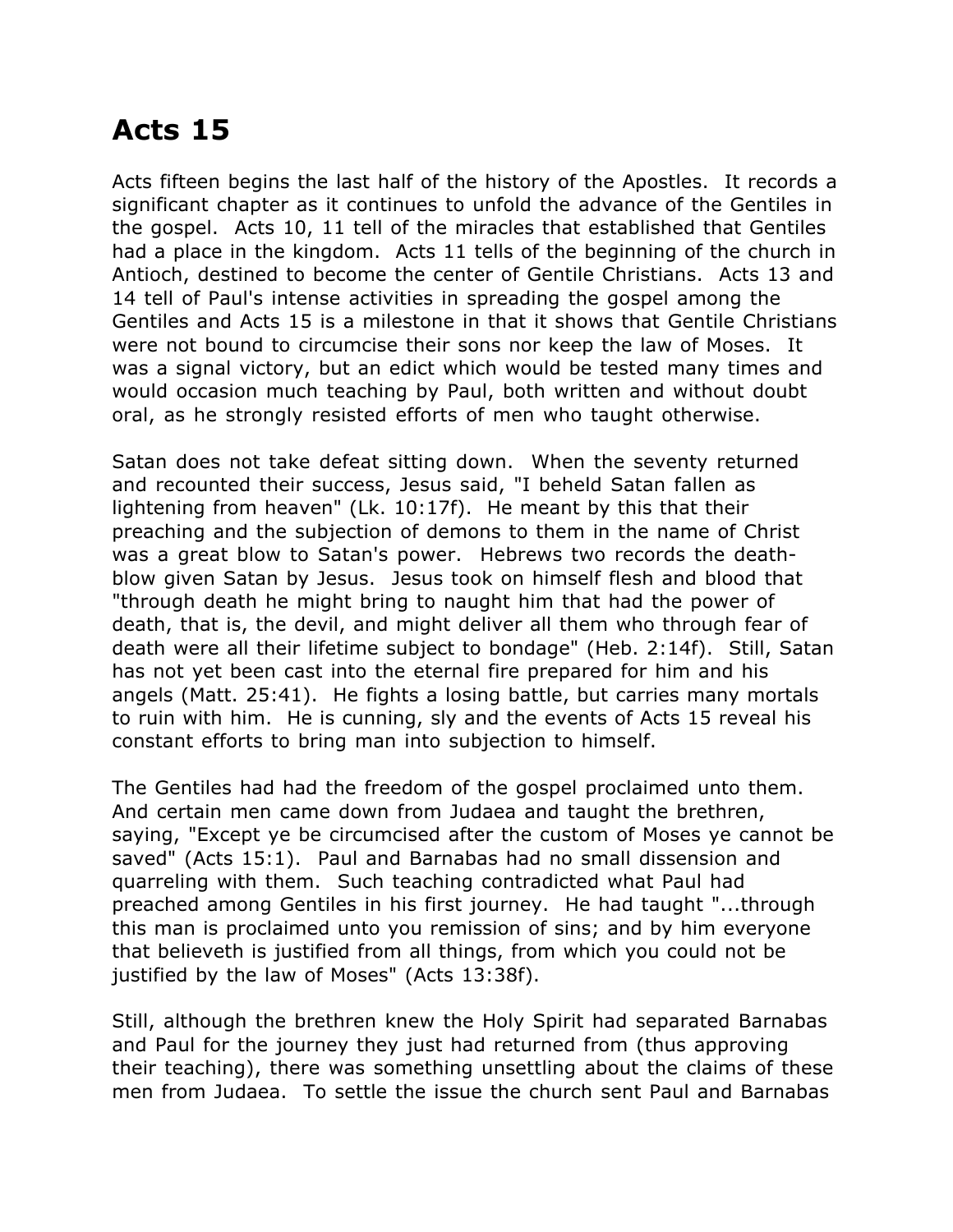to Jerusalem to inquire of brethren there about the matter. In addition, the Holy Spirit directed Paul to go up to the church there (Gal. 2:2). Along the way the apostles rehearsed the conversion of the Gentiles (Acts 15:3). The brethren from Antioch arrived Jerusalem and were received of the church, apostles and elders. They rehearsed the conversion of the Gentiles and the "battle" was joined: "There rose up certain of the sect of the Pharisees who believed, saying, it is needful to circumcise them and charge them to keep the law of Moses" (Acts 15:5).

The two evangelists had testified of their work among the Gentiles and "all things God had done with them" (15:4). This "all things" would have included the miracles God had wrought through them; smiting Elymas with blindness (13:11); the healing of the lame man (Acts 14:8f) and other signs and wonders wrought by them (14:3). Signs and wonders proved the speakers were from God (Jn. 3:1; 9:33; 20:31f; Mk. 16:20; Heb. 2:4). When Paul and Barnabas rehearsed that God had wrought miracles through their hands, they claimed that God endorsed their message as well: i.e. that Gentiles were not bound to circumcise their sons. So the apostles and elders were gathered together to discuss this matter and much questioning was done. Then Peter arose to speak. God had made choice among them that he should preach to the Gentiles the gospel that they might believe. God who knows the heart, bore them witness and gave them the Holy Spirit just as He had the Jews at Pentecost. God made no distinction between Jew and Gentile; He had cleansed their hearts by faith. All this being true, Peter warned the Judazing teachers they were trying God by imposing a yoke upon the Gentiles' neck which neither living nor dead Jews had been able to bear. Jews were saved through the grace of the Lord Jesus (not through circumcision and the keeping of Moses' law) just as Gentiles were (Acts 15:7-11). When Peter concluded, Barnabas and Paul cited again the signs and wonders God had wrought through them: God's approved their message because He approved the messengers.

Finally, James arose to speak. James was not an apostle, but is believed to have been the Lord's brother, author of the book of James and brother of Jude. He was highly respected and called "James the Just." Apparently Judazing teachers felt he sympathized with them, but they were mistaken. He refers to Peter's labors through which "God visited the Gentiles to take out of them a people for his name" (Acts 15:14). Then James quoted Amos 9:11f to show that salvation of the Gentiles was predicted by the Holy Spirit. The prophecy relates how God promised to rebuild the tabernacle of David and set it up again that the residue of men might seek after the Lord, and the Gentiles upon whom God's name